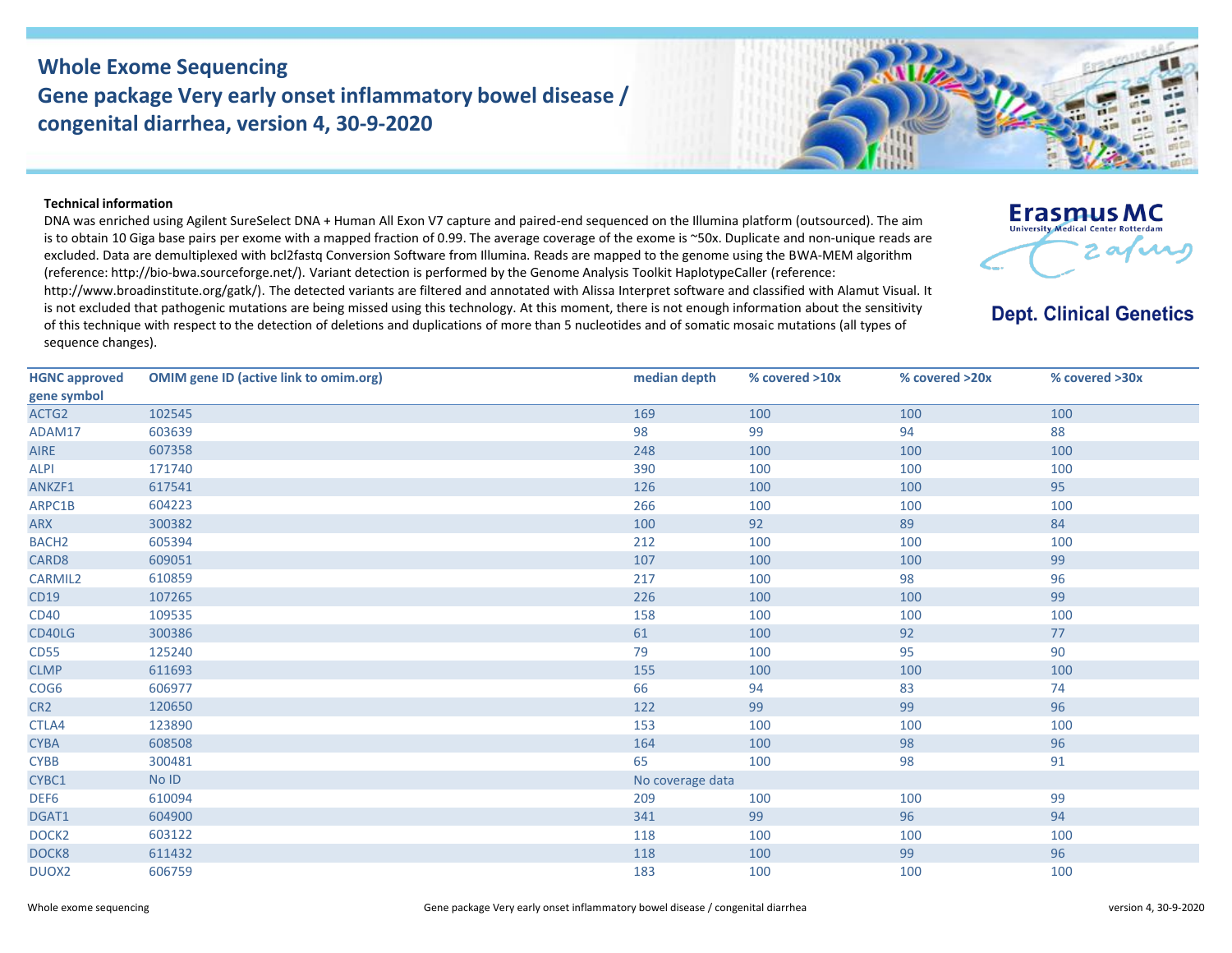| 99<br>131550<br>156<br>100<br>100<br>185535<br>69<br>94<br>83<br>100<br>300292<br>100<br>157<br>100<br>100<br>612757<br>208<br>100<br>100<br>100<br>92<br>91<br>97<br>601330<br>100<br>100<br>604982<br>250<br>100<br>100<br>98<br>606682<br>99<br>365<br>100<br>607522<br>246<br>100<br>100<br>100<br>604558<br>70<br>95<br>87<br>100<br>300248<br>35<br>36<br>26<br>26<br>100<br>124092<br>156<br>100<br>100<br>146933<br>181<br>100<br>100<br>100<br>96<br>123889<br>86<br>98<br>100<br>68<br>605384<br>53<br>93<br>80<br>605383<br>271<br>100<br>100<br>100<br>147730<br>139<br>100<br>100<br>100<br>229<br>IL2RB<br>146710<br>100<br>100<br>100<br>606409<br>61<br>80<br>96<br>90<br>600065<br>241<br>100<br>100<br>ITGB2<br>100<br>603202<br>230<br>100<br>100<br>100<br>606453<br>90<br>99<br>91<br>96<br>75<br>78<br>604860<br>97<br>88<br>608107<br>158<br>100<br>100<br>100<br>154550<br>228<br>100<br>100<br>100<br>207<br>251170<br>100<br>100<br>100<br>606540<br>99<br>165<br>100<br>100<br>56<br>62<br>608512<br>63<br>58<br>608515<br>213<br>100<br>100<br>100<br>601488<br>170<br>100<br>100<br>100<br>384<br>604882<br>100<br>100<br>100<br>168<br>164008<br>100<br>100<br>100<br>606831<br>97<br>94<br>127<br>100<br>605956<br>100<br>268<br>100<br>100<br>615712<br>81<br>98<br>91<br>78<br>98<br>162150<br>114<br>100<br>100<br>PLA2G4A<br>69<br>600522<br>98<br>93<br>83<br>98<br>PLCG2<br>600220<br>146<br>100<br>100<br><b>PLVAP</b><br>100<br>607647<br>255<br>100<br>100<br>98<br>246600<br>96<br><b>PNLIP</b><br>100<br>100<br>312040<br>70<br>POLA1<br>47<br>94<br>84<br>233<br>100<br>602049<br>100<br>100 | <b>HGNC approved</b> | <b>OMIM gene ID (active link to omim.org)</b> | median depth | % covered >10x | % covered >20x | % covered >30x |
|-----------------------------------------------------------------------------------------------------------------------------------------------------------------------------------------------------------------------------------------------------------------------------------------------------------------------------------------------------------------------------------------------------------------------------------------------------------------------------------------------------------------------------------------------------------------------------------------------------------------------------------------------------------------------------------------------------------------------------------------------------------------------------------------------------------------------------------------------------------------------------------------------------------------------------------------------------------------------------------------------------------------------------------------------------------------------------------------------------------------------------------------------------------------------------------------------------------------------------------------------------------------------------------------------------------------------------------------------------------------------------------------------------------------------------------------------------------------------------------------------------------------------------------------------------------------------------------------------------------------------------------------|----------------------|-----------------------------------------------|--------------|----------------|----------------|----------------|
|                                                                                                                                                                                                                                                                                                                                                                                                                                                                                                                                                                                                                                                                                                                                                                                                                                                                                                                                                                                                                                                                                                                                                                                                                                                                                                                                                                                                                                                                                                                                                                                                                                         | gene symbol          |                                               |              |                |                |                |
|                                                                                                                                                                                                                                                                                                                                                                                                                                                                                                                                                                                                                                                                                                                                                                                                                                                                                                                                                                                                                                                                                                                                                                                                                                                                                                                                                                                                                                                                                                                                                                                                                                         | <b>EGFR</b>          |                                               |              |                |                |                |
|                                                                                                                                                                                                                                                                                                                                                                                                                                                                                                                                                                                                                                                                                                                                                                                                                                                                                                                                                                                                                                                                                                                                                                                                                                                                                                                                                                                                                                                                                                                                                                                                                                         | <b>EPCAM</b>         |                                               |              |                |                |                |
|                                                                                                                                                                                                                                                                                                                                                                                                                                                                                                                                                                                                                                                                                                                                                                                                                                                                                                                                                                                                                                                                                                                                                                                                                                                                                                                                                                                                                                                                                                                                                                                                                                         | FOXP3                |                                               |              |                |                |                |
|                                                                                                                                                                                                                                                                                                                                                                                                                                                                                                                                                                                                                                                                                                                                                                                                                                                                                                                                                                                                                                                                                                                                                                                                                                                                                                                                                                                                                                                                                                                                                                                                                                         | GPIHBP1              |                                               |              |                |                |                |
|                                                                                                                                                                                                                                                                                                                                                                                                                                                                                                                                                                                                                                                                                                                                                                                                                                                                                                                                                                                                                                                                                                                                                                                                                                                                                                                                                                                                                                                                                                                                                                                                                                         | GUCY2C               |                                               |              |                |                |                |
|                                                                                                                                                                                                                                                                                                                                                                                                                                                                                                                                                                                                                                                                                                                                                                                                                                                                                                                                                                                                                                                                                                                                                                                                                                                                                                                                                                                                                                                                                                                                                                                                                                         | HPS1                 |                                               |              |                |                |                |
|                                                                                                                                                                                                                                                                                                                                                                                                                                                                                                                                                                                                                                                                                                                                                                                                                                                                                                                                                                                                                                                                                                                                                                                                                                                                                                                                                                                                                                                                                                                                                                                                                                         | HPS4                 |                                               |              |                |                |                |
|                                                                                                                                                                                                                                                                                                                                                                                                                                                                                                                                                                                                                                                                                                                                                                                                                                                                                                                                                                                                                                                                                                                                                                                                                                                                                                                                                                                                                                                                                                                                                                                                                                         | HPS6                 |                                               |              |                |                |                |
|                                                                                                                                                                                                                                                                                                                                                                                                                                                                                                                                                                                                                                                                                                                                                                                                                                                                                                                                                                                                                                                                                                                                                                                                                                                                                                                                                                                                                                                                                                                                                                                                                                         | <b>ICOS</b>          |                                               |              |                |                |                |
|                                                                                                                                                                                                                                                                                                                                                                                                                                                                                                                                                                                                                                                                                                                                                                                                                                                                                                                                                                                                                                                                                                                                                                                                                                                                                                                                                                                                                                                                                                                                                                                                                                         | <b>IKBKG</b>         |                                               |              |                |                |                |
|                                                                                                                                                                                                                                                                                                                                                                                                                                                                                                                                                                                                                                                                                                                                                                                                                                                                                                                                                                                                                                                                                                                                                                                                                                                                                                                                                                                                                                                                                                                                                                                                                                         | IL10                 |                                               |              |                |                |                |
|                                                                                                                                                                                                                                                                                                                                                                                                                                                                                                                                                                                                                                                                                                                                                                                                                                                                                                                                                                                                                                                                                                                                                                                                                                                                                                                                                                                                                                                                                                                                                                                                                                         | IL10RA               |                                               |              |                |                |                |
|                                                                                                                                                                                                                                                                                                                                                                                                                                                                                                                                                                                                                                                                                                                                                                                                                                                                                                                                                                                                                                                                                                                                                                                                                                                                                                                                                                                                                                                                                                                                                                                                                                         | IL10RB               |                                               |              |                |                |                |
|                                                                                                                                                                                                                                                                                                                                                                                                                                                                                                                                                                                                                                                                                                                                                                                                                                                                                                                                                                                                                                                                                                                                                                                                                                                                                                                                                                                                                                                                                                                                                                                                                                         | IL21                 |                                               |              |                |                |                |
|                                                                                                                                                                                                                                                                                                                                                                                                                                                                                                                                                                                                                                                                                                                                                                                                                                                                                                                                                                                                                                                                                                                                                                                                                                                                                                                                                                                                                                                                                                                                                                                                                                         | IL21R                |                                               |              |                |                |                |
|                                                                                                                                                                                                                                                                                                                                                                                                                                                                                                                                                                                                                                                                                                                                                                                                                                                                                                                                                                                                                                                                                                                                                                                                                                                                                                                                                                                                                                                                                                                                                                                                                                         | IL2RA                |                                               |              |                |                |                |
|                                                                                                                                                                                                                                                                                                                                                                                                                                                                                                                                                                                                                                                                                                                                                                                                                                                                                                                                                                                                                                                                                                                                                                                                                                                                                                                                                                                                                                                                                                                                                                                                                                         |                      |                                               |              |                |                |                |
|                                                                                                                                                                                                                                                                                                                                                                                                                                                                                                                                                                                                                                                                                                                                                                                                                                                                                                                                                                                                                                                                                                                                                                                                                                                                                                                                                                                                                                                                                                                                                                                                                                         | <b>ITCH</b>          |                                               |              |                |                |                |
|                                                                                                                                                                                                                                                                                                                                                                                                                                                                                                                                                                                                                                                                                                                                                                                                                                                                                                                                                                                                                                                                                                                                                                                                                                                                                                                                                                                                                                                                                                                                                                                                                                         |                      |                                               |              |                |                |                |
|                                                                                                                                                                                                                                                                                                                                                                                                                                                                                                                                                                                                                                                                                                                                                                                                                                                                                                                                                                                                                                                                                                                                                                                                                                                                                                                                                                                                                                                                                                                                                                                                                                         | <b>LCT</b>           |                                               |              |                |                |                |
|                                                                                                                                                                                                                                                                                                                                                                                                                                                                                                                                                                                                                                                                                                                                                                                                                                                                                                                                                                                                                                                                                                                                                                                                                                                                                                                                                                                                                                                                                                                                                                                                                                         | <b>LRBA</b>          |                                               |              |                |                |                |
|                                                                                                                                                                                                                                                                                                                                                                                                                                                                                                                                                                                                                                                                                                                                                                                                                                                                                                                                                                                                                                                                                                                                                                                                                                                                                                                                                                                                                                                                                                                                                                                                                                         | MALT1                |                                               |              |                |                |                |
|                                                                                                                                                                                                                                                                                                                                                                                                                                                                                                                                                                                                                                                                                                                                                                                                                                                                                                                                                                                                                                                                                                                                                                                                                                                                                                                                                                                                                                                                                                                                                                                                                                         | <b>MEFV</b>          |                                               |              |                |                |                |
|                                                                                                                                                                                                                                                                                                                                                                                                                                                                                                                                                                                                                                                                                                                                                                                                                                                                                                                                                                                                                                                                                                                                                                                                                                                                                                                                                                                                                                                                                                                                                                                                                                         | <b>MPI</b>           |                                               |              |                |                |                |
|                                                                                                                                                                                                                                                                                                                                                                                                                                                                                                                                                                                                                                                                                                                                                                                                                                                                                                                                                                                                                                                                                                                                                                                                                                                                                                                                                                                                                                                                                                                                                                                                                                         | <b>MVK</b>           |                                               |              |                |                |                |
|                                                                                                                                                                                                                                                                                                                                                                                                                                                                                                                                                                                                                                                                                                                                                                                                                                                                                                                                                                                                                                                                                                                                                                                                                                                                                                                                                                                                                                                                                                                                                                                                                                         | MYO5B                |                                               |              |                |                |                |
|                                                                                                                                                                                                                                                                                                                                                                                                                                                                                                                                                                                                                                                                                                                                                                                                                                                                                                                                                                                                                                                                                                                                                                                                                                                                                                                                                                                                                                                                                                                                                                                                                                         | NCF1                 |                                               |              |                |                |                |
|                                                                                                                                                                                                                                                                                                                                                                                                                                                                                                                                                                                                                                                                                                                                                                                                                                                                                                                                                                                                                                                                                                                                                                                                                                                                                                                                                                                                                                                                                                                                                                                                                                         | NCF <sub>2</sub>     |                                               |              |                |                |                |
|                                                                                                                                                                                                                                                                                                                                                                                                                                                                                                                                                                                                                                                                                                                                                                                                                                                                                                                                                                                                                                                                                                                                                                                                                                                                                                                                                                                                                                                                                                                                                                                                                                         | NCF4                 |                                               |              |                |                |                |
|                                                                                                                                                                                                                                                                                                                                                                                                                                                                                                                                                                                                                                                                                                                                                                                                                                                                                                                                                                                                                                                                                                                                                                                                                                                                                                                                                                                                                                                                                                                                                                                                                                         | NEUROG3              |                                               |              |                |                |                |
|                                                                                                                                                                                                                                                                                                                                                                                                                                                                                                                                                                                                                                                                                                                                                                                                                                                                                                                                                                                                                                                                                                                                                                                                                                                                                                                                                                                                                                                                                                                                                                                                                                         | <b>NFKBIA</b>        |                                               |              |                |                |                |
|                                                                                                                                                                                                                                                                                                                                                                                                                                                                                                                                                                                                                                                                                                                                                                                                                                                                                                                                                                                                                                                                                                                                                                                                                                                                                                                                                                                                                                                                                                                                                                                                                                         | NLRC4                |                                               |              |                |                |                |
|                                                                                                                                                                                                                                                                                                                                                                                                                                                                                                                                                                                                                                                                                                                                                                                                                                                                                                                                                                                                                                                                                                                                                                                                                                                                                                                                                                                                                                                                                                                                                                                                                                         | NOD <sub>2</sub>     |                                               |              |                |                |                |
|                                                                                                                                                                                                                                                                                                                                                                                                                                                                                                                                                                                                                                                                                                                                                                                                                                                                                                                                                                                                                                                                                                                                                                                                                                                                                                                                                                                                                                                                                                                                                                                                                                         | <b>OTULIN</b>        |                                               |              |                |                |                |
|                                                                                                                                                                                                                                                                                                                                                                                                                                                                                                                                                                                                                                                                                                                                                                                                                                                                                                                                                                                                                                                                                                                                                                                                                                                                                                                                                                                                                                                                                                                                                                                                                                         | PCSK1                |                                               |              |                |                |                |
|                                                                                                                                                                                                                                                                                                                                                                                                                                                                                                                                                                                                                                                                                                                                                                                                                                                                                                                                                                                                                                                                                                                                                                                                                                                                                                                                                                                                                                                                                                                                                                                                                                         |                      |                                               |              |                |                |                |
|                                                                                                                                                                                                                                                                                                                                                                                                                                                                                                                                                                                                                                                                                                                                                                                                                                                                                                                                                                                                                                                                                                                                                                                                                                                                                                                                                                                                                                                                                                                                                                                                                                         |                      |                                               |              |                |                |                |
|                                                                                                                                                                                                                                                                                                                                                                                                                                                                                                                                                                                                                                                                                                                                                                                                                                                                                                                                                                                                                                                                                                                                                                                                                                                                                                                                                                                                                                                                                                                                                                                                                                         |                      |                                               |              |                |                |                |
|                                                                                                                                                                                                                                                                                                                                                                                                                                                                                                                                                                                                                                                                                                                                                                                                                                                                                                                                                                                                                                                                                                                                                                                                                                                                                                                                                                                                                                                                                                                                                                                                                                         |                      |                                               |              |                |                |                |
|                                                                                                                                                                                                                                                                                                                                                                                                                                                                                                                                                                                                                                                                                                                                                                                                                                                                                                                                                                                                                                                                                                                                                                                                                                                                                                                                                                                                                                                                                                                                                                                                                                         |                      |                                               |              |                |                |                |
|                                                                                                                                                                                                                                                                                                                                                                                                                                                                                                                                                                                                                                                                                                                                                                                                                                                                                                                                                                                                                                                                                                                                                                                                                                                                                                                                                                                                                                                                                                                                                                                                                                         | RAC <sub>2</sub>     |                                               |              |                |                |                |
| 91<br>612659<br>98<br>95<br>109                                                                                                                                                                                                                                                                                                                                                                                                                                                                                                                                                                                                                                                                                                                                                                                                                                                                                                                                                                                                                                                                                                                                                                                                                                                                                                                                                                                                                                                                                                                                                                                                         | RFX6                 |                                               |              |                |                |                |
| 603453<br>95<br>112<br>96<br>100                                                                                                                                                                                                                                                                                                                                                                                                                                                                                                                                                                                                                                                                                                                                                                                                                                                                                                                                                                                                                                                                                                                                                                                                                                                                                                                                                                                                                                                                                                                                                                                                        | RIPK1                |                                               |              |                |                |                |
| 66<br>607690<br>99<br>88<br>88                                                                                                                                                                                                                                                                                                                                                                                                                                                                                                                                                                                                                                                                                                                                                                                                                                                                                                                                                                                                                                                                                                                                                                                                                                                                                                                                                                                                                                                                                                                                                                                                          | SAR1B                |                                               |              |                |                |                |